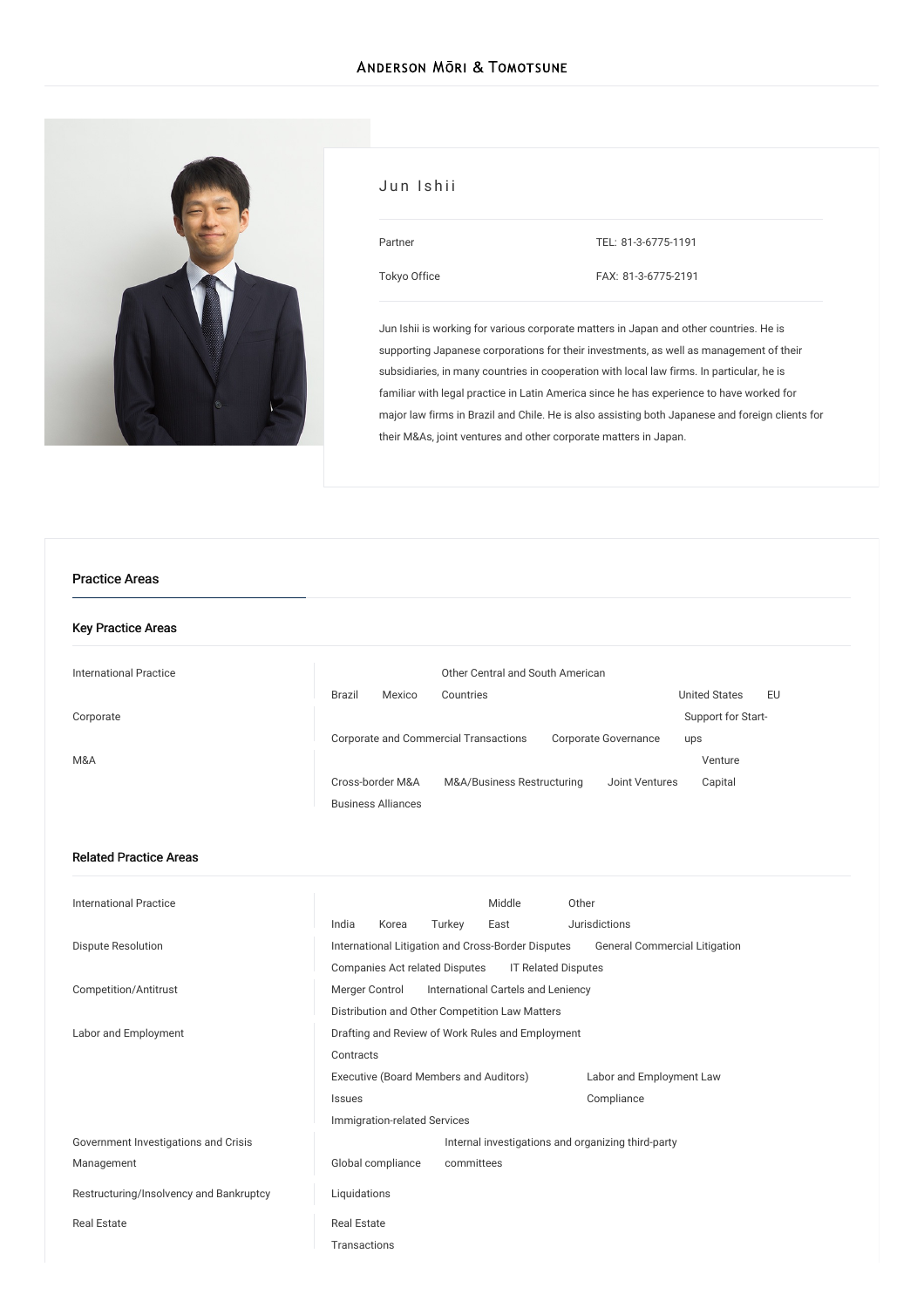| Overview of Mexican law (3) - General Remarks of Contract Law and Distributorship and Agency Agreements |
|---------------------------------------------------------------------------------------------------------|
| Overview of Mexican law (2) - Broad picture of business laws (II)                                       |
| Best Lawyers 2023                                                                                       |
|                                                                                                         |

# Practice Groups

Asia and Emerging Countries Practice Group Corporate Transaction Group

# Background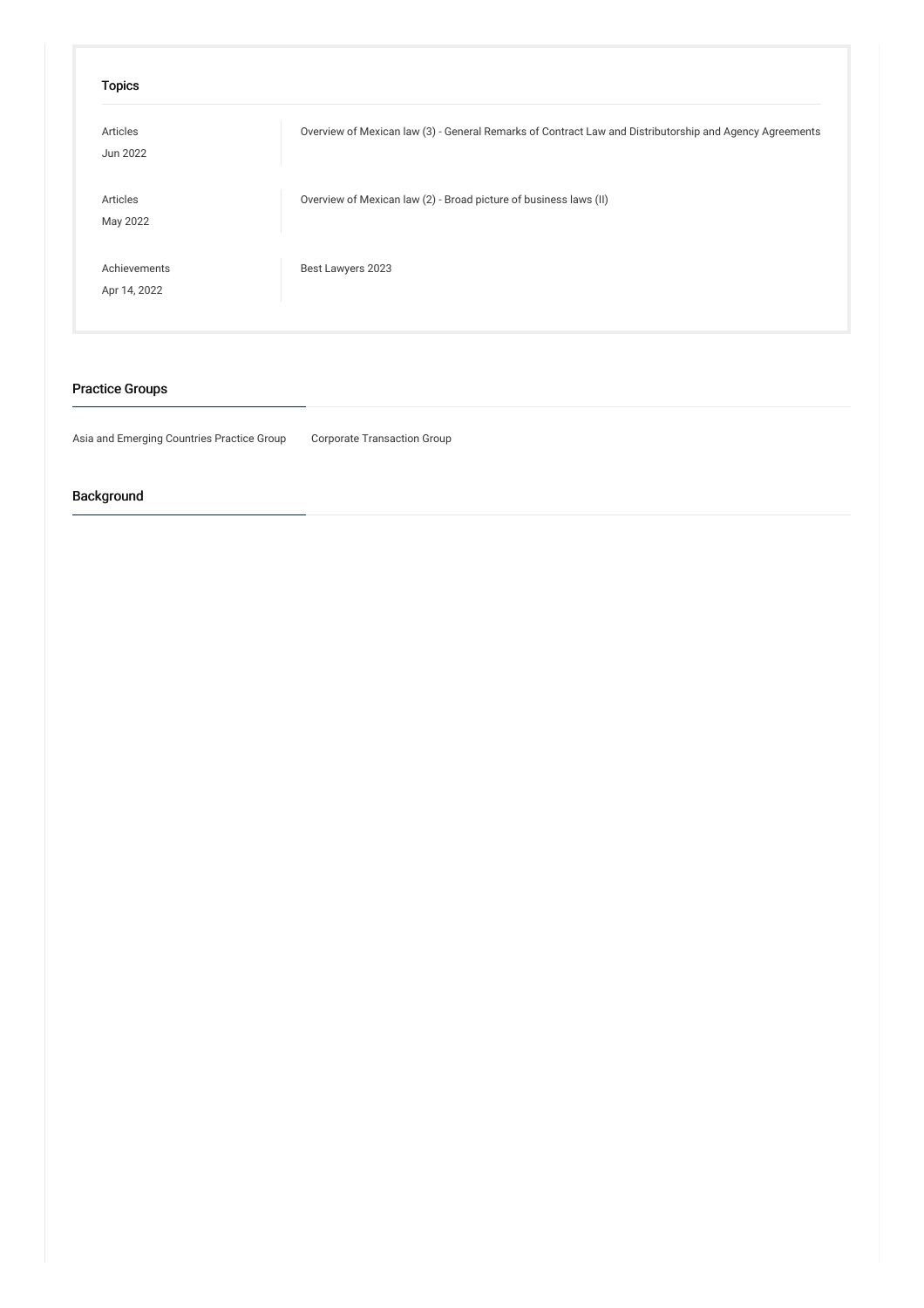| Mar 2005            | The University of Tokyo (LL.B.)                                         |
|---------------------|-------------------------------------------------------------------------|
| Mar 2007            | The University of Tokyo School of Law (J.D.)                            |
| Dec 2008            | The Legal Training and Research Institute of the Supreme Court of Japan |
| Jun 2014            | University of Chicago (LL.M.)                                           |
| Sep - Nov 2014      | Associated with Barros & Errázuriz Abogados, Santiago de Chile          |
| Dec 2014 - Nov 2015 | Associated with Pinheiro Neto Advogados, Sao Paulo                      |
| Jan 2019            | Partner at Anderson Mori & Tomotsune                                    |
| Oct 2019            | Corporate auditor of Nippon Theme Park Development Co., Ltd.            |

\* In addition to those listed in the"Publications" below, Mr. Ishii has also written the following newsletters regarding Latin American law.

Asia & Emerging Markets Legal Newsletter "ASIA & EMERGING COUNTRIES LEGAL UPDATE"

- ・ Corporate Transactions in Mexico
	- (1) Outline of the Procedures and Regulations relating to Share Transfer in Mexico (July 2021)
	- (2) Spin-off and Business Transfer in Mexico (April 2022)
- ・ General Corporate Matters in Mexico
- (1) 12 jurisdictions in Asian and emerging countries -Bankruptcy system Q&A- During the Covid-19 pandemic (Mexico part) (July
- 2020)
	- (2) Import / Export Regulations in Mexico and US-Mexico-Canada Agreement (October 2020)
	- (3) Intellectual Property Laws in Mexico -Basic concepts and recent topics- (March 2021)
	- (4) Consumer Protection Law in Mexico (January 2022)
- ・ Compliance Issues in Mexico
	- (1) Administrative and criminal anti-corruption regulations in Mexico (January 2021)
	- (2) Mexico's effort in SDGs and Environmental Laws (December 2021)
	- (3) Whistleblowing System in Mexico (February 2022)
- ・ Labor Law in Mexico
	- (1) Outline of the rules on fixed-term employment, training period etc. in Mexico (August 2021)
- (2) Change of labor dispute resolution procedures in Mexico -facing the full implementation of the new system- (September 2021)
- (3) Regulations of Labor Unions in Mexico -explanation of the 2019 amendments- (October 2021)
- (4) Regulations of Dismissal in Mexico (November 2021)
- ・ Regulations on Foreign Investments in Mexico
- (1) general principles and types of restricted investment (June 2021)
- ・ Contracts in Mexico
- (1) Basics of Contract Law in Mexico (May 2021)
- (2) Basics of Contract Law in Mexico (June 2021)
- (3) Overview of Agency and/or Distributor Agreements in Mexico (March 2022)
- ・ Data Protection Law in Mexico
	- (1) Outline of the law and processing regulations (December 2020)
	- (2) Data subjects' rights and transfer regulations (February 2021)
- (3) The relationship between data controller and data processor, and the sanctions against violations (April 2021)
- ・ Provisional measures, proceedings, and enforcement of civil litigations in Mexico (November 2020)
- ・ [Brazil] Amendment to the Civil Code, etc. by the Economic Freedom Act (May 2020)
- ・ [Brazil] Temporary measures in labor laws for COVID-19 (May 2020)
- ・ [Brazil] Extension of deadline for submitting information on Ultimate Beneficial Owners (May 2019)
- ・ [Brazil] New INPI regulations for technology transfer and other agreements (December 2017)